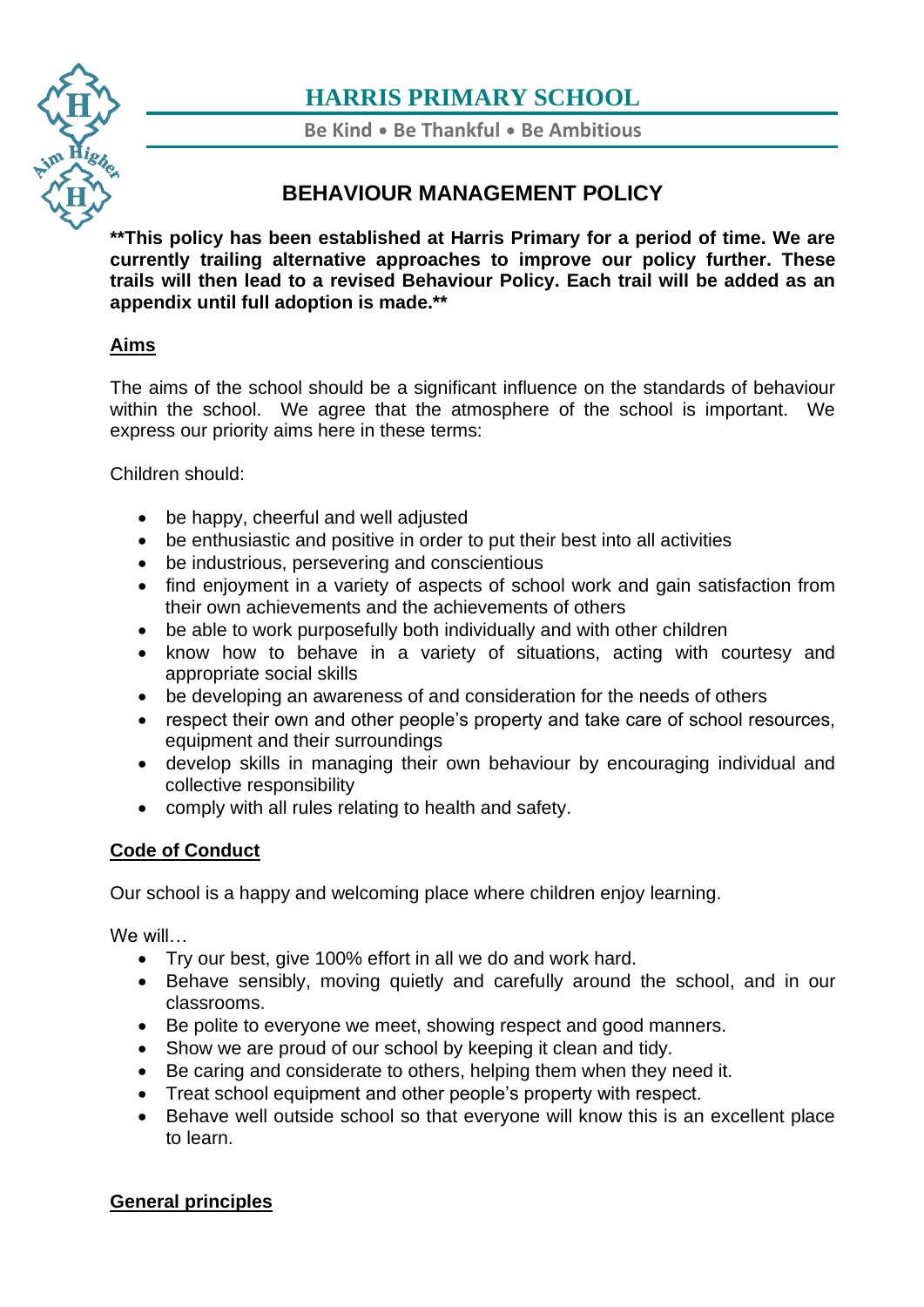**Be Kind** • **Be Thankful** • **Be Ambitious**

[Tea](https://www.harris.lancs.sch.uk/)chers' powers to discipline include the power to discipline pupils even when they are not at school or in the charge of a member of staff.

[The](https://www.harris.lancs.sch.uk/contact-details/) head teacher will publicise the school behaviour policy, on the school website/blog.

The standard of behaviour expected of all pupils is included in the school's home-school agreement which parents will be asked to sign following their child's admission to Harris Primary School and annually thereafter.

This behaviour policy acknowledges the school's legal duties under the Equality Act 2010 and in respect of pupils with SEN.

#### **Key points**

- Teachers have statutory authority to discipline pupils whose behaviour is unacceptable, who break the school rules or who fail to follow a reasonable instruction (Section 91 of the Education and Inspections Act 2006). The power also applies to all paid staff with responsibility for pupils, including teaching assistants.
- Teachers and other staff employed by the school can discipline pupils at any time the pupil is in school or elsewhere under the charge of a teacher, including on school visits.
- Teachers and other staff employed by the school can also discipline pupils for misbehaviour outside school.
- Teachers have a specific legal power to impose detention outside school hours.
- $\cdot$  Teachers can confiscate pupils' property.

To be lawful, the punishment (including detentions) must satisfy the following three conditions:

- 1) The decision to sanction a pupil must be made by a paid member of school staff or a member of staff authorised by the head teacher;
- 2) The decision to sanction the pupil and the punishment itself must be made on the school premises or while the pupil is under the charge of the member of staff; and
- 3) It must not breach any other legislation (for example in respect of disability, Special Educational Needs, race and other equalities and human rights) and it must be reasonable in all the circumstances.

A punishment must be reasonable. In determining whether a punishment is reasonable, section 91 of the Education and Inspections Act 2006 says the penalty must be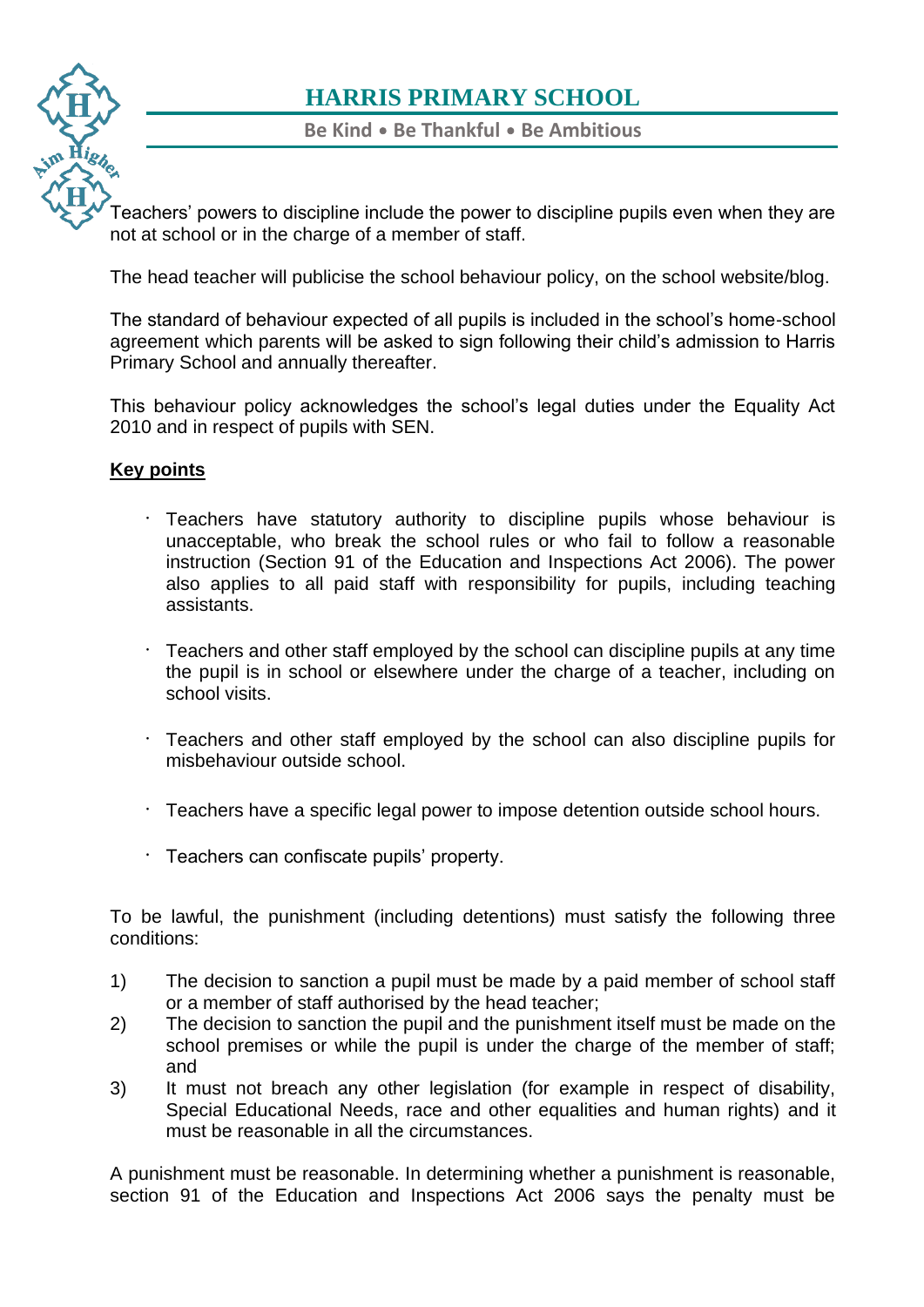

**Be Kind** • **Be Thankful** • **Be Ambitious**

[pro](https://www.harris.lancs.sch.uk/)portionate in the circumstances and that account must be taken of the pupil's age, any special educational needs or disability they may have, and any religious requirements affecting them.

[The](https://www.harris.lancs.sch.uk/contact-details/) head teacher may limit the power to apply particular punishments to certain staff and/or extend the power to discipline to adult volunteers, for example to parents who have volunteered to help on a school trip.

#### **Corporal punishment is illegal in all circumstances.**

School staff will consider whether the behaviour under review gives cause to suspect that a child is suffering, or is likely to suffer, significant harm. Where this may be the case, staff should follow the schools' safeguarding policy. They should also consider whether continuing disruptive behaviour might be the result of unmet educational or other needs. At this point, the Headteacher/SENCO will consider whether a multiagency assessment is necessary.

#### **Parents**

Parents clearly influence their children's personalities, attitudes and behaviour.

Our home-school agreement is the basis of our working partnership with parents (see appendix).

## **Staff**

Staff have a central role in establishing and maintaining a calm and purposeful atmosphere. Staff need to be able to relate to children, to encourage them in positive behaviours and to deal calmly but firmly with inappropriate behaviours.

In order to improve behaviour we will:

- seek to build up the self-esteem of every child
- teach appropriate behaviours and explain what we are aiming for
- be models for the standards of behaviour and courtesy which we expect from children
- develop positive relationships with children
- establish a 'positive learning environment' by using verbal and non-verbal praise
- draw attention to good work and behaviour and recognise non-academic achievements
- agree simple rules with children
- have high expectations of pupil's behaviour, attitudes and work
- be punctual and 'visible'
- react calmly to incidents, listening to what children have to say
- realise that children will react badly to frequent criticism, sarcasm, public reprimands and threats
- be careful, when talking about a child with colleagues or parents, that we are not overheard by the child or other children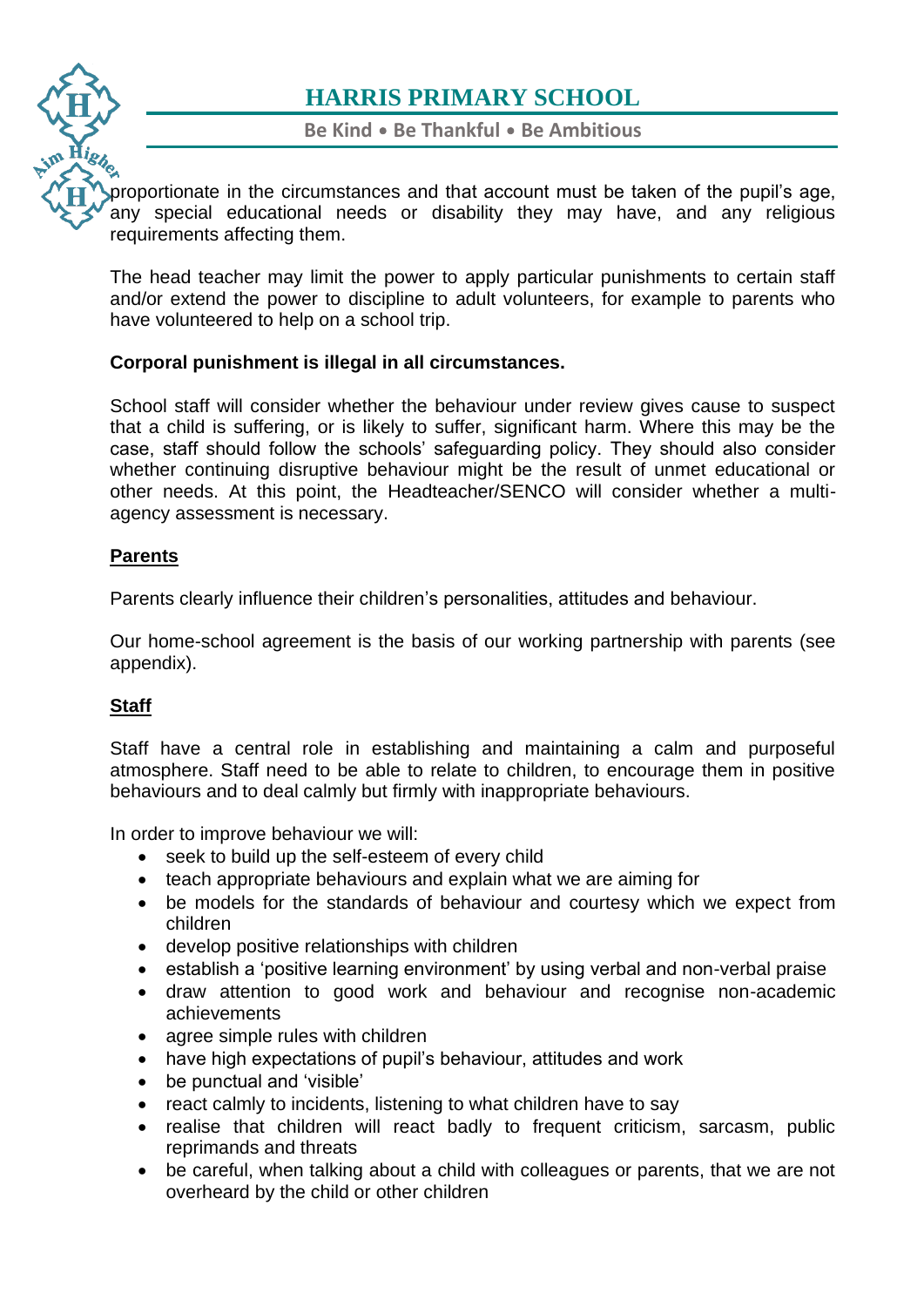

**Be Kind** • **Be Thankful** • **Be Ambitious**

- avoid stereotyping children
- criticise constructively
- share problems with colleagues
- [•](https://www.harris.lancs.sch.uk/contact-details/) recognise the long-term nature of achieving

#### **Governors**

Governors have an important role to play in:

- approving the Behaviour Management Policy
- supporting staff who implement the policy
- promoting the school's partnership with parents
- maintaining a safe and attractive environment

#### **Classroom Management**

Positive behaviour has a lot to do with pupils' motivation to learn, which can be increased or reduced by the content of the curriculum and the ways in which it is delivered. We will:

- plan lessons well
- match work to individual needs as far as possible
- make learning stimulating and enjoyable
- plan for success not failure, setting achievable goals
- employ a variety of teaching methods
- manage resources effectively
- mark constructively/supportively
- use assessment to make decisions about pupils' needs
- use PSHE (including Circle Time) to promote positive behaviour.

## **Themes**

Weekly themes are intended to focus the minds of everyone in school on one aspect of behaviour. Themes will be 'cyclical' and do not exclude attention to other aspects of behaviour.

eg saying 'please/thank you' respecting others

#### **Environment**

Children are more likely to respect their school environment when it is clean, well-kept and attractive.

In order to make the school and its surroundings as pleasant as possible and to increase the children's sense of ownership, we will: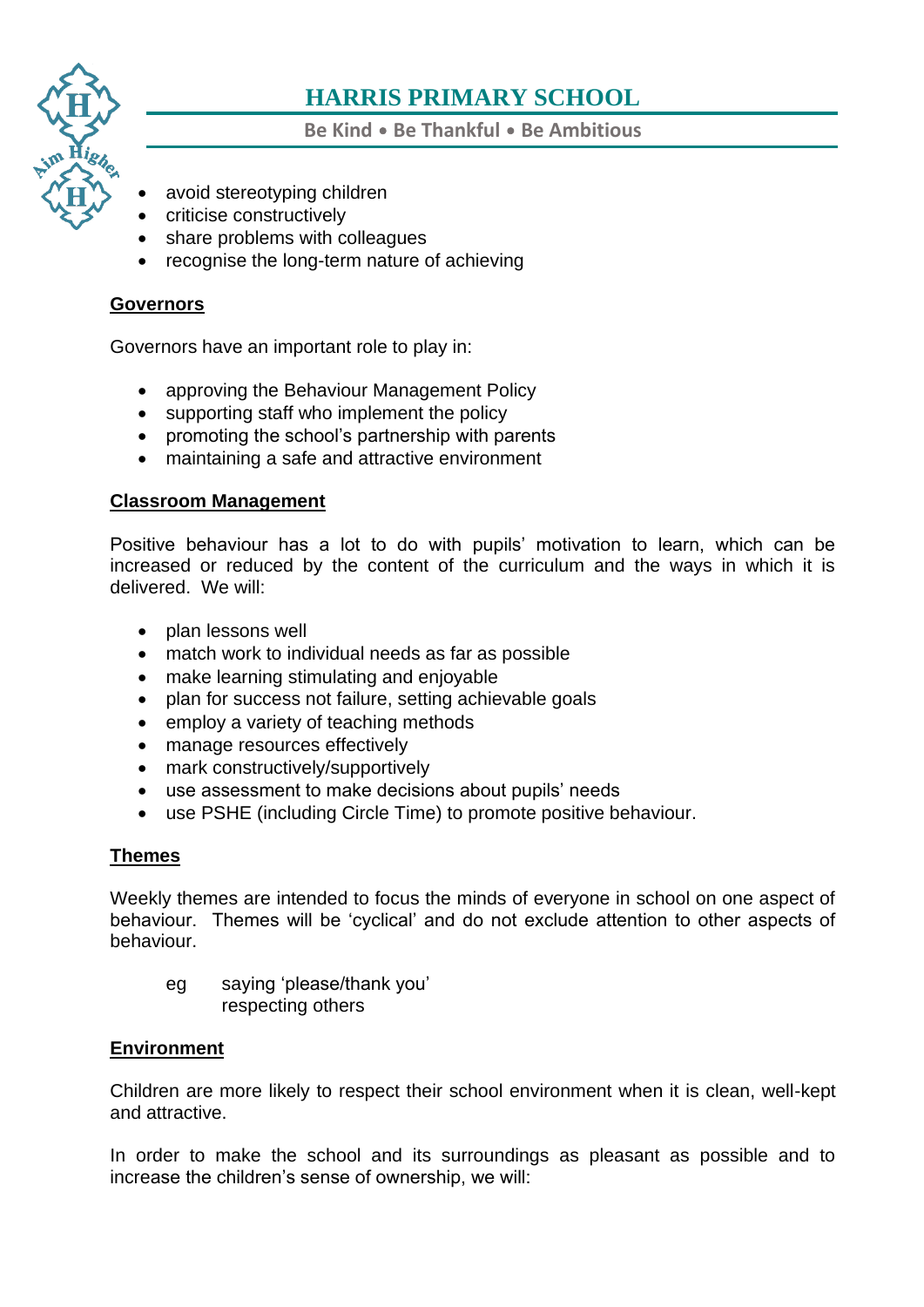

**Be Kind** • **Be Thankful** • **Be Ambitious**

- keep the school litter-free
- display children's work across a range of subjects and abilities
- encourage tidiness
- [•](https://www.harris.lancs.sch.uk/contact-details/) return equipment to its proper place
- report damage (including graffiti) as soon as possible.

#### **Playtime and Lunchtime**

We will:

- be punctual when on playground duty
- be ready to prevent/intercept rather than react to misbehaviour
- encourage co-operative play
- recognise the important role of welfare assistants and give them guidance and effective authority
- aim for consistency of approach to misbehaviour
- follow 'wet lunchtime' routines to encourage responsible behaviour
- supervise children as they exit from and enter school at the beginnings and ends of playtimes and lunchtimes
- Encourage a sense of community by allowing some Year 6 pupils to be "playground buddies" to the younger children.

## **Rewards**

Rewarding good behaviour and work has been shown to be more effective than punishing bad. Pupils need to know that attention will be gained by good behaviour. Staff will aim to 'catch' children displaying good behaviour, manners and attitude. Staff will praise out allowed thanking children and telling them how much the behaviour displayed is appreciated.

As well, we will use the following rewards:

- praise (verbal and non-verbal)
- work on display
- reading work out
- sending to other staff for praise
- assembly mention (including "Star Awards")
- informal contact with parents (eg note)
- formal contact with parents (eg parents meeting)

## **Sanctions**

Children should expect fair and consistently applied sanctions, which distinguish between serious and minor misdemeanours. We will apply these sanctions as deemed appropriate:

• reprimand and remind of appropriate behaviour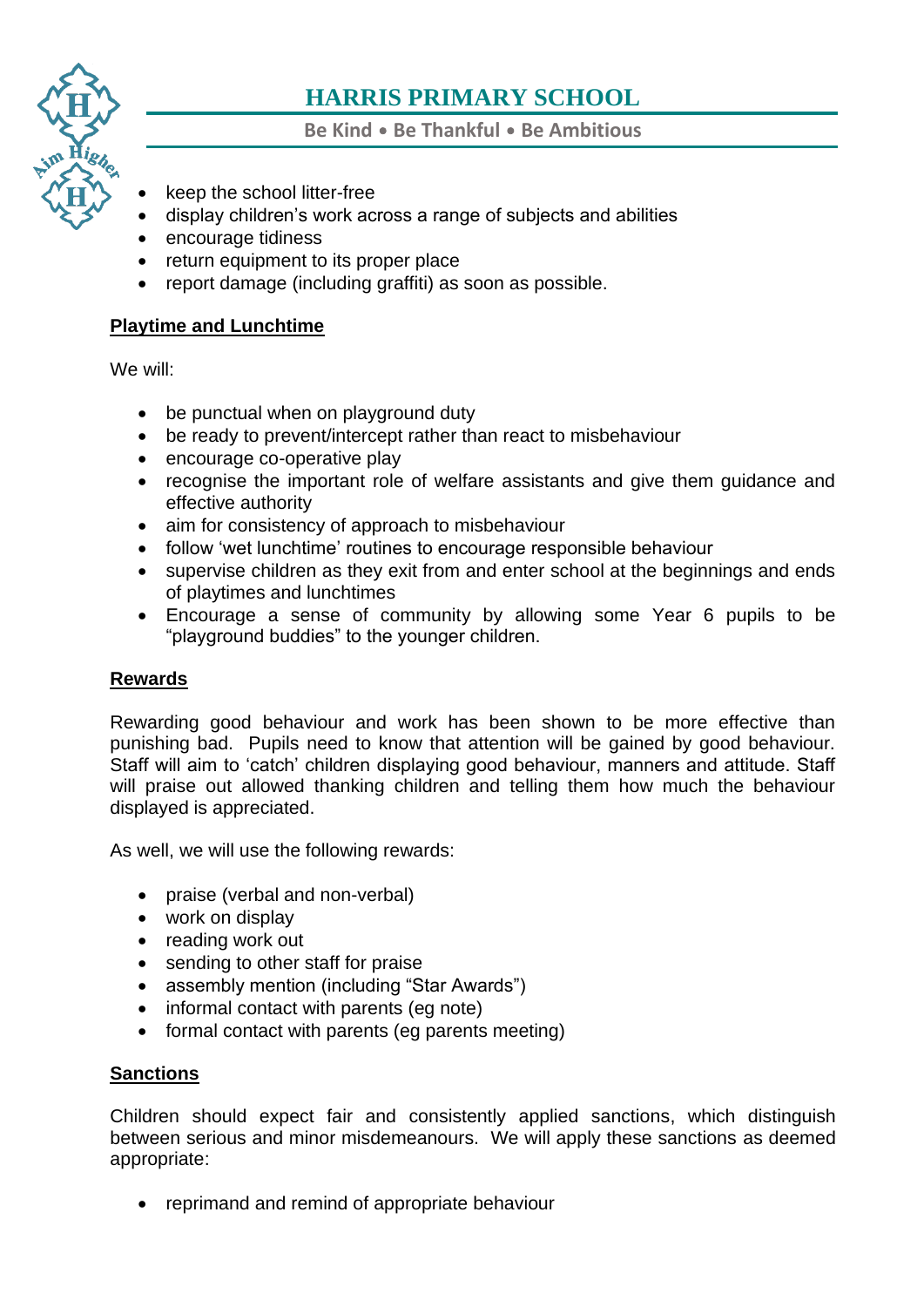

**Be Kind** • **Be Thankful** • **Be Ambitious**

- ask child to:
	- repeat an inappropriate action correctly
	- make a verbal apology (or written when appropriate)
	- write out appropriate behaviour (eg rules)
	- finish work in his/her own time
	- repeat work
	- repair damage
- 'time out'
- missing playtime
- lunchtime detention
- contact parents informally

In cases of repeated, serious misbehaviour, when the above have been exhausted:

- sending to HT or deputy HT
- HT or deputy HT contacts parents
- implementing an agreed behaviour modification programme
- monitoring behaviour on a daily basis
- formal meeting with parents
- internal exclusion
- exclusion

Exclusion will be used as a last resort or in exceptional circumstances. Any decision to exclude will be made by the Headteacher.

#### **Pupils' Conduct Outside The School Gates**

Teachers have a statutory power to discipline pupils for misbehaving outside of the school premises. Section 89(5) of the Education and Inspections Act 2006 gives head teachers a specific statutory power to regulate pupils' behaviour in these circumstances "to such extent as is reasonable."

Where non-criminal bad behaviour and bullying occurs anywhere off the school premises and is witnessed by a staff member or reported to the school, the Headteacher will consider what the appropriate sanction should be (this may include a decision to exclude).

Regarding unacceptable conduct outside the school gates, a teacher may discipline a pupil for:

- any misbehaviour when the child is:  $\Box$ o taking part in any school-organised or school-related activity or o travelling to or from school or o wearing school uniform or o in some other way identifiable as a pupil at the school.
- $\Box$ or misbehaviour at any time, whether or not the conditions above apply, that: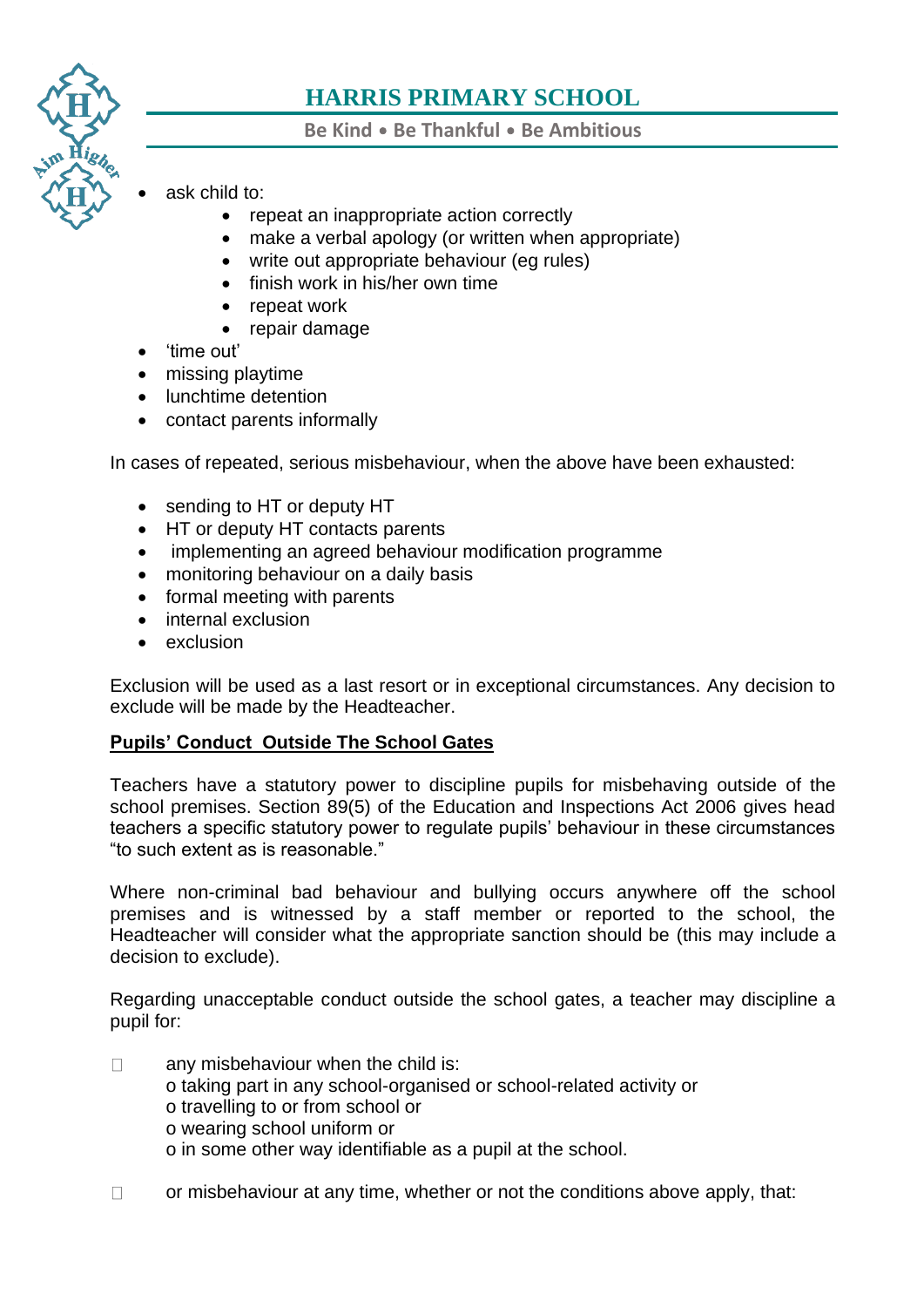

**Be Kind** • **Be Thankful** • **Be Ambitious**

- o could have repercussions for the orderly running of the school or
- o poses a threat to another pupil or member of the public or
- o could adversely affect the reputation of the school.

# **[Det](https://www.harris.lancs.sch.uk/contact-details/)ention**

Teachers have a legal power to put pupils (**aged under 18**) in detention. Our school will use detention as a punishment when necessary. Whilst teachers have a specific legal power to impose detention outside school hours, at Harris Primary School detention will only take place during playtime or the lunchtime break. Detention will consist of a quiet time with a class teacher in one of our classrooms. Children will be encouraged to use this time to consider the consequences of their behaviour. Reasonable time will be allowed for the pupil to have lunch, have a drink and use the toilet.

The school does not have to give 24 hours notice for a lunchtime detention and parental consent is not required. The Headteacher or class teacher will contact parents if necessary to discuss their child's behaviour.

At Harris Primary School only Teaching Staff and the Lunchtime Supervisor may put pupils in detention.

#### **Confiscation of Inappropriate Items**

## **What the law allows**

There are two sets of legal provisions which enable school staff to confiscate items from pupils:

1) The **general power to discipline** (as described above) enables a member of staff to confiscate, retain or dispose of a pupil's property as a punishment and protects them from liability for damage to, or loss of, any confiscated items.

2) **Power to search without consent** for weapons, knives, alcohol, illegal drugs and stolen items ('prohibited items'). The legislation sets out what must be done with prohibited items found as a result of a search. Weapons and knives must always be handed over to the police otherwise it is for the teacher to decide when and if to return a confiscated item.

**At Harris Primary School** any person employed by the school may search for (without consent) and confiscate items under the terms set out above. Items may be kept by the teacher for a period of time determined by the teacher, or until such time as the child's parents attend to collect them. If necessary the item(s) will be kept by the Headteacher.

Prohibited items as set out above will be handed to the Headteacher.

## **Power to use Reasonable Force**

**What is reasonable force?**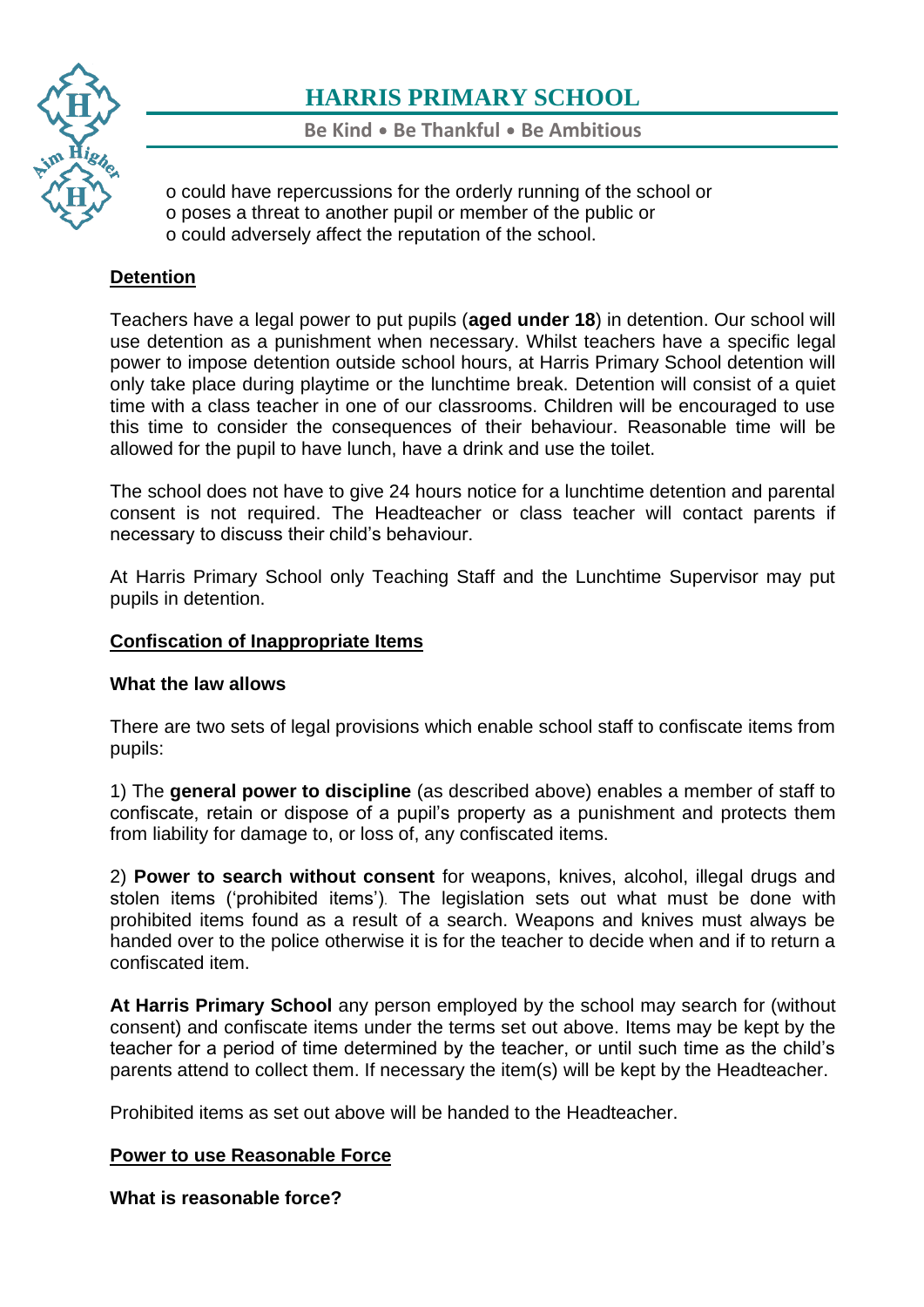

## **Be Kind** • **Be Thankful** • **Be Ambitious**

- The term 'reasonable force' covers the broad range of actions used by most teachers at some point in their career that involve a degree of physical contact with pupils.
- [\(ii\)](https://www.harris.lancs.sch.uk/contact-details/) Force is usually used either to control or restrain. This can range from guiding a pupil to safety by the arm through to more extreme circumstances such as breaking up a fight or where a student needs to be restrained to prevent violence or injury.
- (iii) 'Reasonable in the circumstances' means using no more force than is needed.
- (iv) As mentioned above, schools generally use force to control pupils and to restrain them. Control means either passive physical contact, such as standing between pupils or blocking a pupil's path, or active physical contact such as leading a pupil by the arm out of a classroom.
- (v) Restraint means to hold back physically or to bring a pupil under control. It is typically used in more extreme circumstances, for example when two pupils are fighting and refuse to separate without physical intervention.
- (vi) School staff should always try to avoid acting in a way that might cause injury, but in extreme cases it may not always be possible to avoid injuring the pupil.

#### **Who can use reasonable force?**

- (i) All members of school staff have a legal power to use reasonable force.
- (ii) This power applies to any member of staff at the school. It can also apply to people whom the head teacher has temporarily put in charge of pupils such as unpaid volunteers or parents accompanying students on a school organised visit.

#### **When can reasonable force be used?**

- (i) Reasonable force can be used to prevent pupils from hurting themselves or others, from damaging property, or from causing disorder.
- (ii) Reasonable force may be used to control pupils or to restrain them.
- (iii) The decision on whether or not to physically intervene is down to the professional judgement of the staff member concerned and should always depend on the individual circumstances.
- (iv) The following list is not exhaustive but provides some examples of when reasonable force may be used.

## **Staff at Harris Primary School may use reasonable force to:**

- Remove a disruptive child from the classroom where they have refused to follow an instruction to do so.
- Prevent a pupil behaving in a way that disrupts a school event or a school trip or visit.
- Prevent a pupil leaving the classroom or playground where allowing the pupil to leave would risk their safety or lead to behaviour that disrupts the behaviour of others.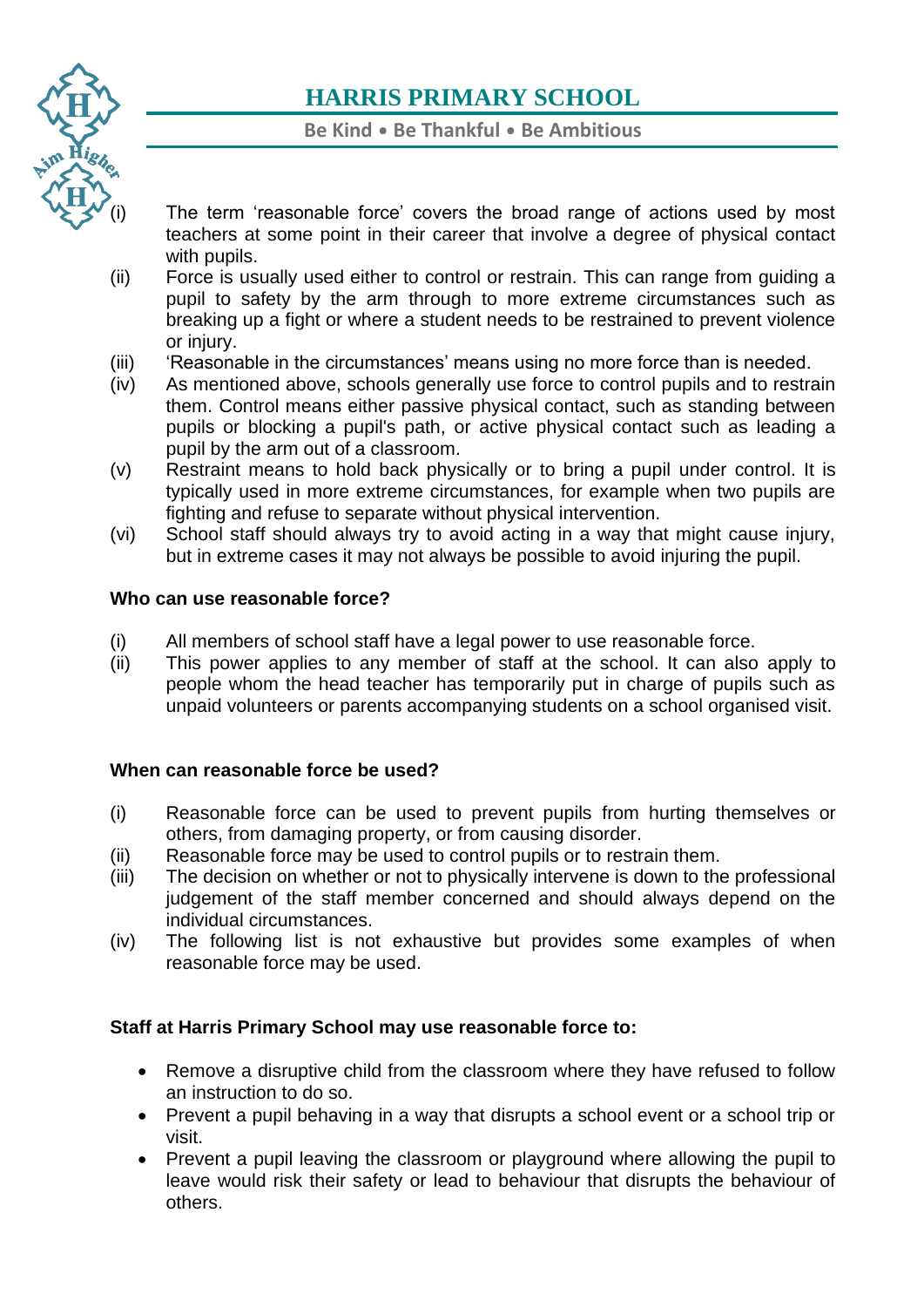

**Be Kind** • **Be Thankful** • **Be Ambitious**

- Prevent a pupil from attacking a member of staff or another pupil, or to stop a fight in the playground.
- Take a child to a "time out space" or other place of safety when they have refused to follow an instruction to do so.
- [•](https://www.harris.lancs.sch.uk/contact-details/) Restrain a pupil at risk of harming themselves through physical outbursts.

In deciding what is a serious incident, teachers should use their professional judgement and also consider the following:

- the pupil's behaviour and level of risk presented at the time
- the nature of the incident
- the degree of force which is needed
- the effect this will have on the pupil
- the child's age

#### **Staff cannot under any circumstances: use force as a punishment – it is always unlawful to use force as a punishment.**

#### **Communicating the school's approach to the use of reasonable force**

The school will review this behaviour policy annually and make this policy known to staff, parents and pupils via the school newsletter and the school website.

Parental consent is not required to use reasonable force with a student.

#### **Access to Quiet Space**

- From time to time it may be necessary for a child to access a calm/quiet space to enable them to calm down or recover from a stressful situation. This may be the Learning Support Room or the playroom adjacent to Reception classroom.
- The duration and frequency of the use of time spent in these places will be kept to a minimum and will never be used as a punishment. These spaces will not be used as part of a Behaviour Management Programme.
- If a child is in the LSR or Reception Playroom they will be supervised by a member of staff. The door will remain open unless the safety of pupils and/or staff is at risk.
- In exceptional circumstances, where the safety of pupils or staff is put at risk, reasonable force may be used to prevent a child leaving the room. In these cases, two members of staff will be present until the situation is resolved.
- The doors to these places will not be locked whilst children are therein other than in an emergency situation where the Headteacher deems there to be no alternative.

## **Pupils with Special Educational Needs**

The use of reasonable force may be used with pupils with SEN however the judgement on whether to use force should not only depend on the circumstances of the case but also on information and understanding of the needs of the pupil concerned.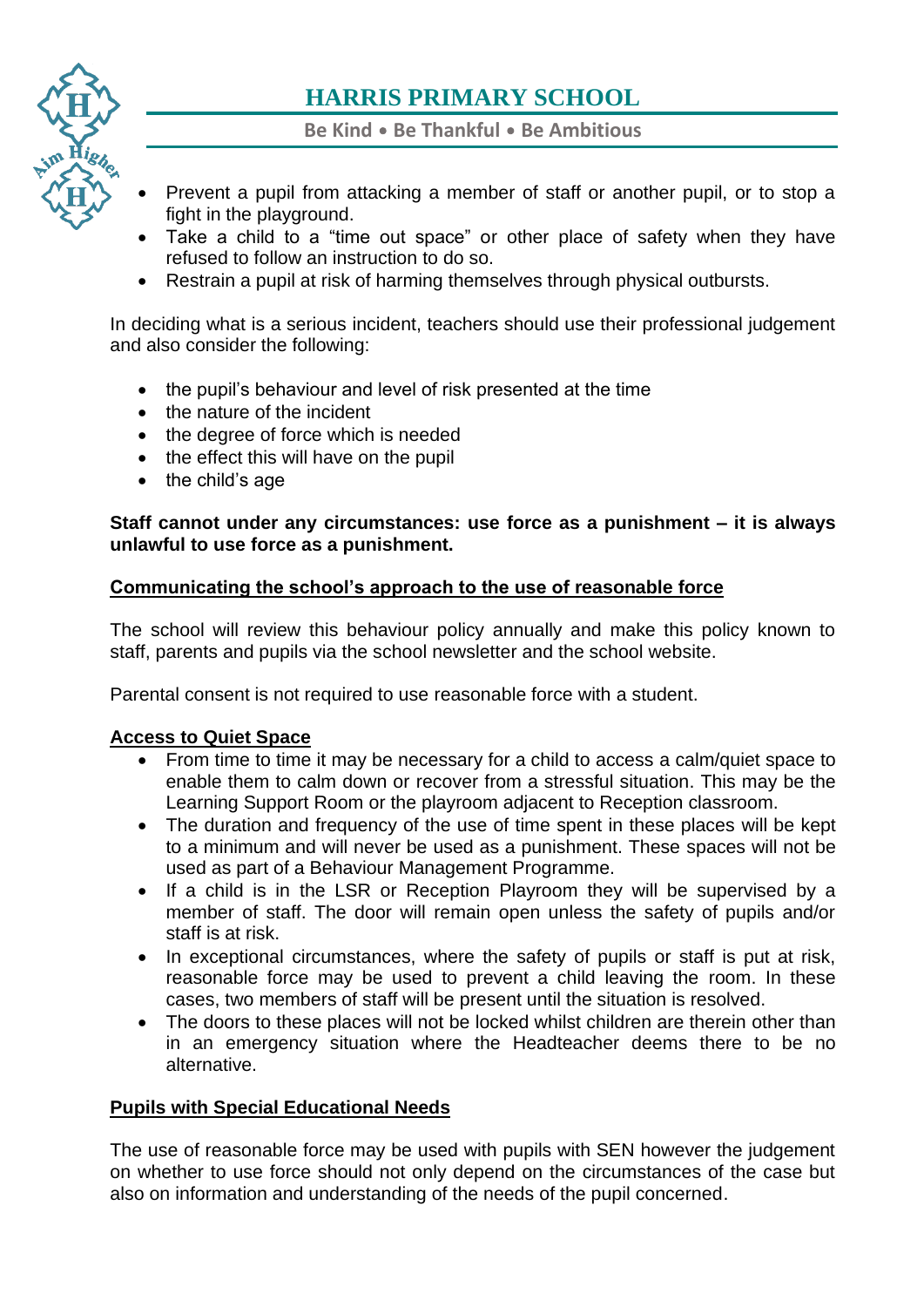**Be Kind** • **Be Thankful** • **Be Ambitious**

# **[Usi](https://www.harris.lancs.sch.uk/)ng force**

A panel of experts identified that certain restraint techniques presented an **[una](https://www.harris.lancs.sch.uk/contact-details/)cceptable risk when used on children and young people and will NOT be used at this school**. The techniques in question are:

- the 'seated double embrace' which involves two members of staff forcing a person into a sitting position and leaning them forward, while a third monitors breathing;
- the 'double basket-hold' which involves holding a person's arms across their chest; and
- the 'nose distraction technique' which involves a sharp upward jab under the nose.

The decision on whether to physically intervene is down to the professional judgement of the teacher concerned. Whether the force used is reasonable will always depend on the particular circumstances of the case. The use of force is reasonable if it is proportionate to the consequences it is intended to prevent. This means the degree of force used should be no more than is needed to achieve the desired result. School staff will have the full backing of their senior leadership team when they have used reasonable force.

There is a power, not a duty, to use force so members of staff have discretion whether or not to use it. However, teachers and other school staff have a duty of care towards their pupils and it might be argued that failing to take action (including a failure to use reasonable force) may in some circumstances breach that duty.

## **Telling parents when reasonable force has been used on their child**

If reasonable force is used, the Headteacher should be informed and a record will be made in the serious incident book. The Headteacher will contact parents to inform them that reasonable force has been used and explain the reasons for this.

Where necessary a positive handling/behaviour support plan will be drawn up and shared with staff, parents and pupils.

## **What happens if a pupil complains when force is used on them?**

- (i) All complaints about the use of force will be thoroughly, speedily and appropriately investigated.
- (ii) Where a member of staff has acted within the law that is, they have used reasonable force in order to prevent injury, damage to property or disorder – this will provide a defence to any criminal prosecution or other civil or public law action.
- (iii) When a complaint is made the onus is on the person making the complaint to prove that his/her allegations are true – it is **not** for the member of staff to show that he/she has acted reasonably.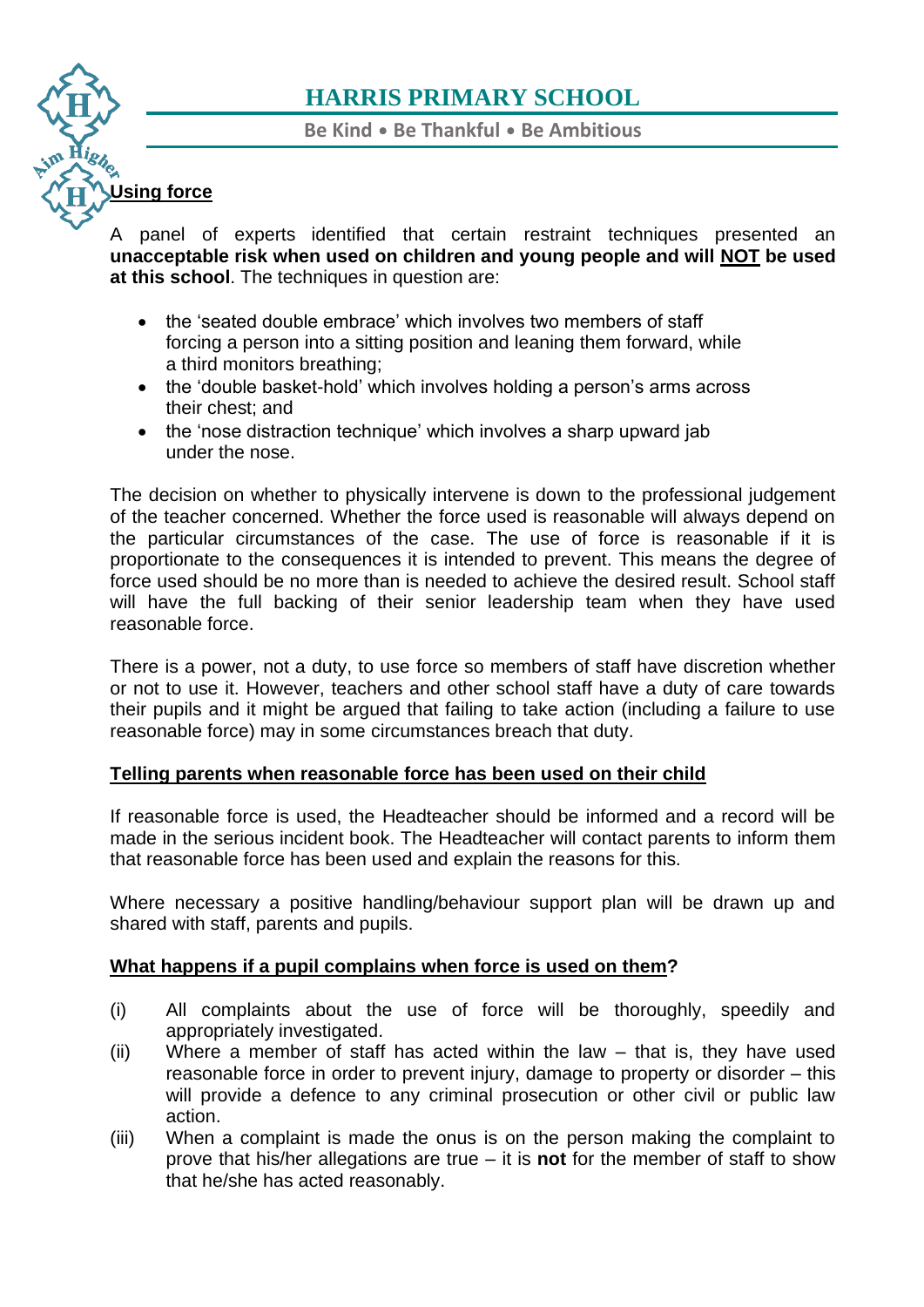

## **Be Kind** • **Be Thankful** • **Be Ambitious**

- Suspension will not be an automatic response when a member of staff has been accused of using excessive force. The school will refer to the "Dealing with Allegations of Abuse against Teachers and Other Staff" guidance where an allegation of using excessive force is made against a teacher. This guidance makes clear that a person must not be suspended automatically*,* or without careful thought.
- (v) The school will consider carefully whether the circumstances of the case warrant a person being suspended until the allegation is resolved or whether alternative arrangements are more appropriate.
- (vi) If a decision is taken to suspend a teacher, the school will ensure that the teacher has access to a named contact who can provide support.
- (vii) The Governing Body will always consider whether a teacher has acted within the law when reaching a decision on whether or not to take disciplinary action against the teacher.
- (viii) As employers, schools and local authorities have a duty of care towards their employees. The school will provide appropriate pastoral care to any member of staff who is subject to a formal allegation following a use of force incident.

## **What about other physical contact with pupils?**

- (i) It is not illegal to touch a pupil. There are occasions when physical contact, other than reasonable force, with a pupil is proper and necessary.
- (ii) Examples of where touching a pupil might be proper or necessary:
	- a. Holding the hand of the child at the front/back of the line when going to assembly or when walking together around the school;
	- b. When comforting a distressed pupil;
	- c. When a pupil is being congratulated or praised;
	- d. To demonstrate how to use a musical instrument;
	- e. To demonstrate exercises or techniques during PE lessons or sports coaching; and
	- f. To give first aid.

This school does **not** have a 'no contact' policy. There is a real risk that such a policy might place a member of staff in breach of their duty of care towards a pupil, or prevent them taking action needed to prevent a pupil causing harm.

#### **Malicious accusations against school staff**

Disciplinary action up to and including exclusion will be taken against pupils who are found to have made malicious accusations against school staff. The Headteacher will decide on the sanction taking into account the age of the child and the circumstances involved.

#### **Reviewed by: Miss Brown**

**Date of Review: September 2021**

**Date of Next Review: September 2022**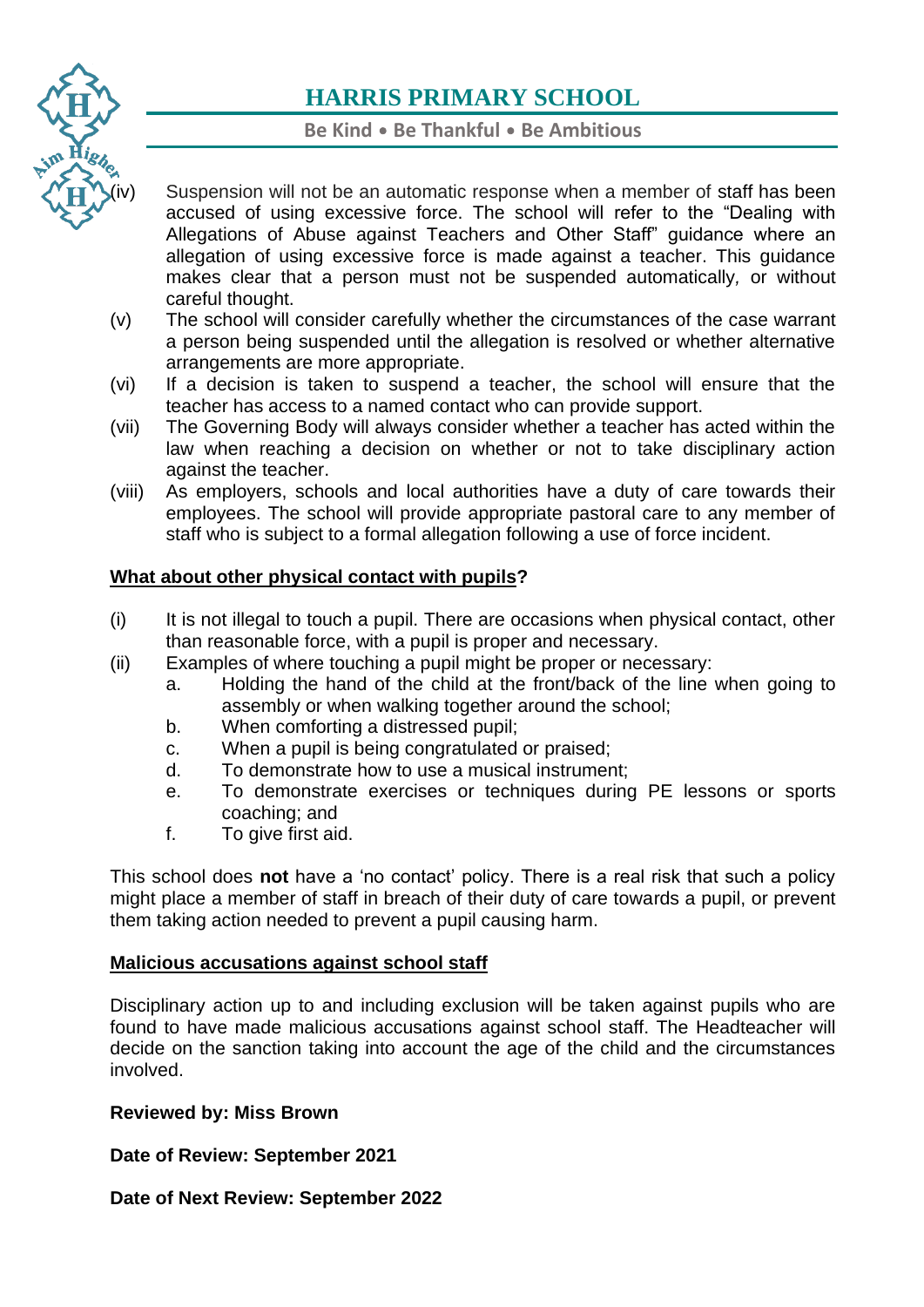# m Highen

# **HARRIS PRIMARY SCHOOL**

**Be Kind** • **Be Thankful** • **Be Ambitious**

**[ALS](https://www.harris.lancs.sch.uk/)O SEE APPENDIX 'WHAT, WHO, HOW' for further details**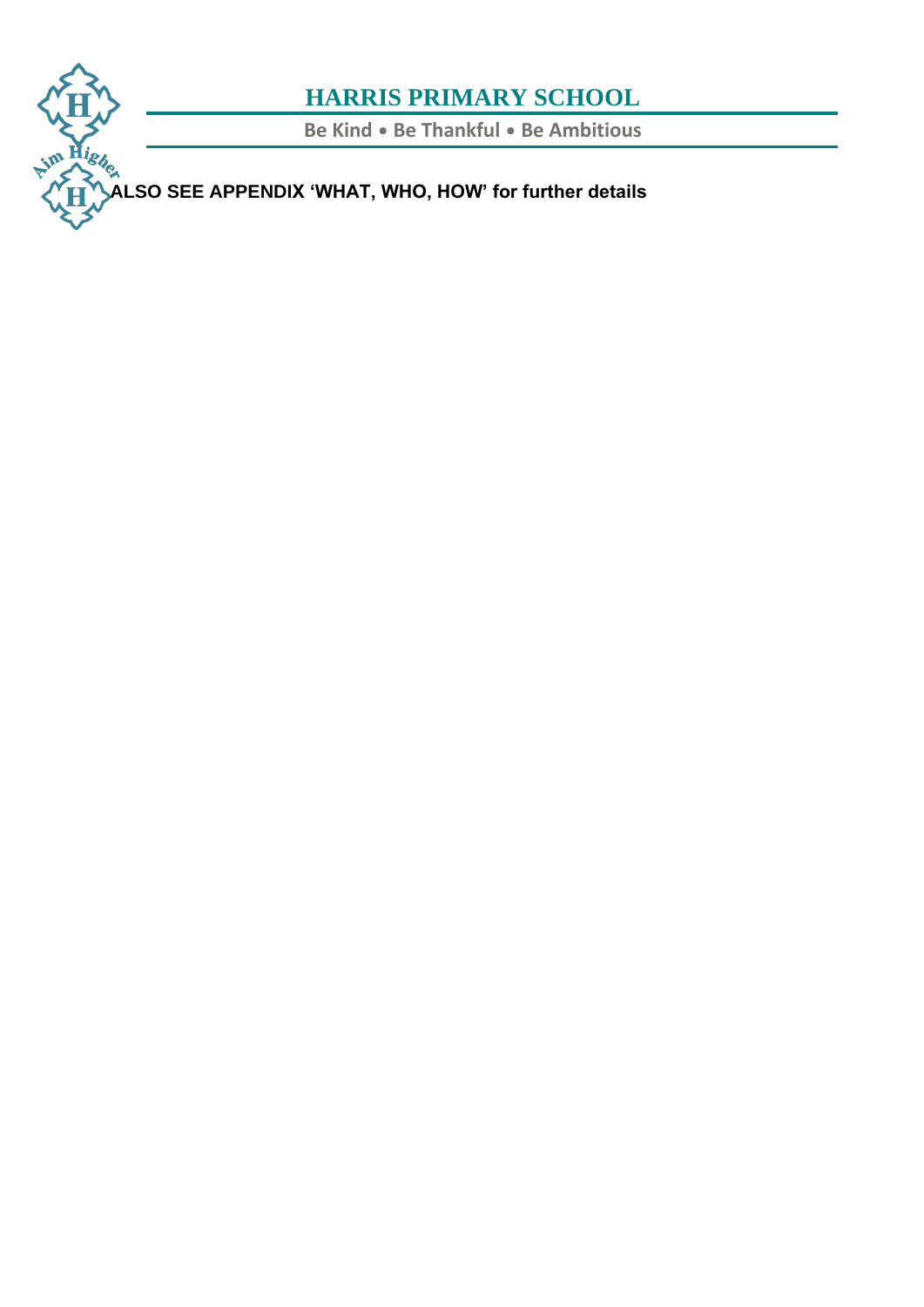

**Character - Leadership - Learning - Inclusion - Ambition**

# **The What, Who, How of Unwanted Behaviour**

|       | <b>WHAT?</b> (examples)                                 | WHO?             | HOW?                                       | <b>NEVER</b>              |
|-------|---------------------------------------------------------|------------------|--------------------------------------------|---------------------------|
|       | Isolated disruptions to learning which don't have       | The adult who is | 2 verbal reminders then a consequence      | <b>Reprimand publicly</b> |
|       | a lasting impact on learning or the emotions of         | experiencing the | Deal with immediately/consistently/ calmly | Raise your voice          |
| Low   | others.                                                 | unwanted         | In private                                 | Humiliating               |
| Level | Chatting                                                | behaviours.      | Restorative conversation                   | consequences              |
|       | Silliness (flicking pencils, ignoring instructions etc) |                  | Remind child why those behaviours are      | (stand on the wall        |
|       | Lack of pride/ standards                                |                  | unhelpful                                  | etc)                      |
|       |                                                         |                  | 2 mins of break                            |                           |

|                 | <b>WHAT?</b> (examples)                          | WHO?             | HOW?                                              | <b>NEVER</b>       |
|-----------------|--------------------------------------------------|------------------|---------------------------------------------------|--------------------|
|                 | Disruptions to learning which do have an         | The adult who is | Deal with immediately and consistently            | Reprimand publicly |
|                 | impact on learning or the emotions of others.    | experiencing the | De-escalate/ distract                             | Raise your voice   |
|                 | Repeated low level behaviours                    | unwanted         | Calm/controlled approach. No shouting. Take       | Humiliating        |
| <b>Moderate</b> | Bad language                                     | behaviours       | the emotion out of the situation.                 | consequences       |
| Level           | Disrespect for others (unkind/ hurtful comments) | alongside the    | Loss of breaktime/ lunchtime. Spend time          |                    |
|                 | Pushing/shoving/minor aggression                 | class teacher    | creating a social story or an activity that is of |                    |
|                 | Back chat                                        |                  | benefit to their own/ others learning. Complete   |                    |
|                 | Defiance                                         | Notify Key Stage | any missed work.                                  |                    |
|                 | Damage to property                               | Leader.          | Brief update to parents (missed work needs to     |                    |
|                 |                                                  |                  | be finished if not during break)                  |                    |
|                 |                                                  |                  | Use scripted responses                            |                    |
|                 |                                                  |                  | Brief record on CPOMS                             |                    |
|                 |                                                  |                  | SLT to consider nurture intervention              |                    |

|                | WHAT? (examples)                                  | WHO?             | HOW?                                             | <b>NEVER</b>              |
|----------------|---------------------------------------------------|------------------|--------------------------------------------------|---------------------------|
|                | Incidents which were driven with a malicious      | Teacher level    | Deal with immediately and consistently           | <b>Reprimand publicly</b> |
|                | intent to cause harm.                             | with the instant | Ensure the safety of all                         | Raise your voice          |
| <b>Serious</b> | Persistent moderate behaviours                    | inclusion of HT/ | De-escalate/ distract/ remove                    | Humiliating               |
| Level          | Racism/homophobia/discrimination                  | <b>SLT</b>       | Calm/controlled approach. No shouting. Take      | consequences              |
|                | <b>Bullying</b>                                   |                  | the emotion out of the situation.                |                           |
|                | Fighting                                          |                  | Next steps to be agreed with SLT - (restorative/ |                           |
|                | Severe arguing                                    |                  | pay back/loss of breaks/isolation/suspension/    |                           |
|                | Swearing                                          |                  | exclusion).                                      |                           |
|                | Violence/ aggression with an intent to cause harm |                  | Inform Parent's in detail                        |                           |
|                | Intentional destruction of property               |                  | Lost learning completed/imposition at home       |                           |
|                |                                                   |                  | Record on CPOMS in detail                        |                           |
|                |                                                   |                  | SLT to consider nurture intervention/ Early Help |                           |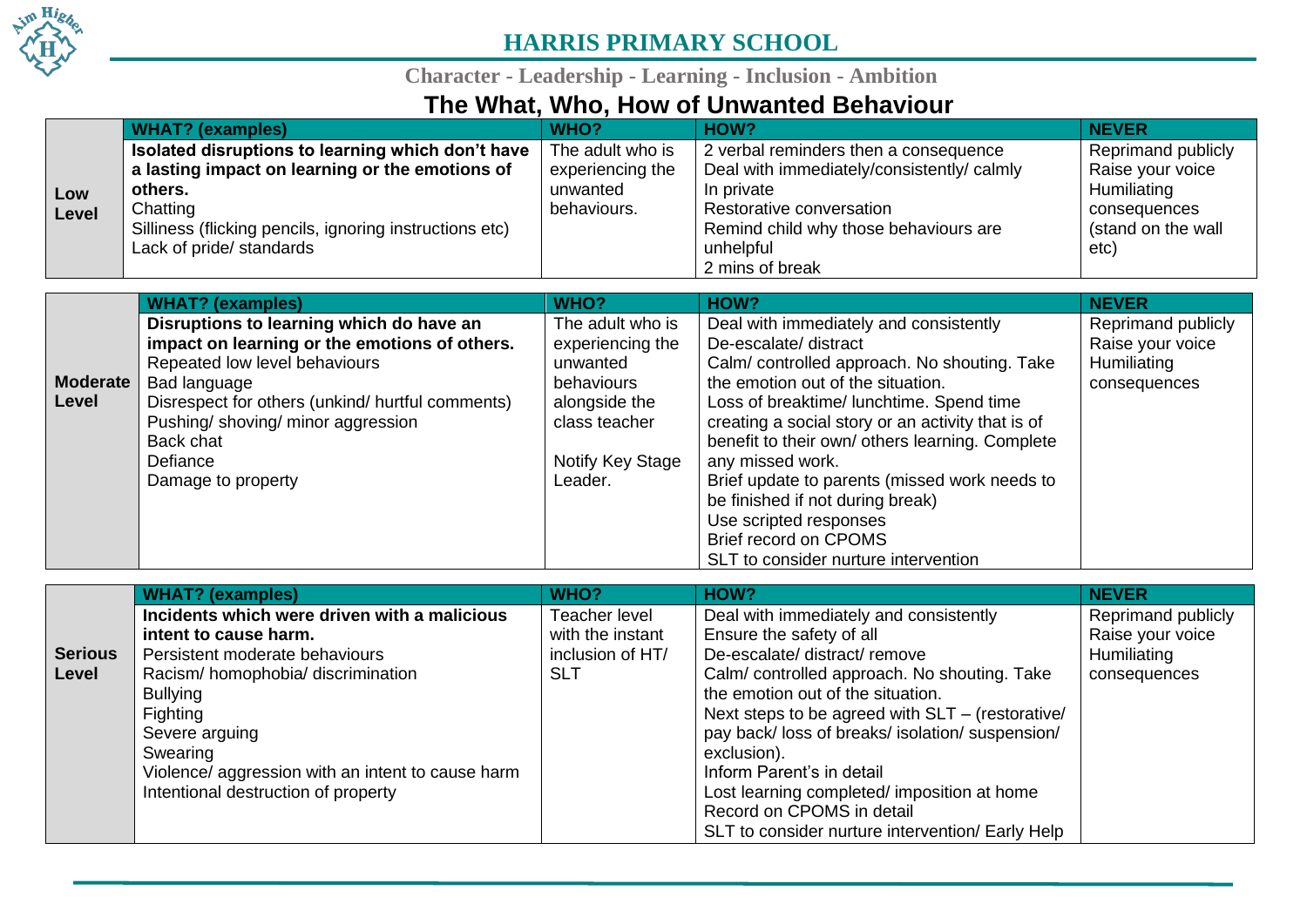

# **Character - Leadership - Learning - Inclusion - Ambition**

# **Harris Primary Behaviour Keystones**

| <b>School Keystones</b>                                                                                                                                                                                                                                                                                                                                                                                                                                                                                                                                                                                                                                                                                                               | <b>Eight terrific teacher tones</b><br>(tone/ volume/ pace)                                                                                                                                                                                                                                                                                                                                                                                                | 30 second script                                                                                                                                                                                                                                                                                                                                                                                                                                                                                                                                                                                                                                                                                                                                                                                                                                                                                                                                                                       | <b>7 steps to restoration</b>                                                                                                                                                                                                                                                                                                                                                                                                                             |
|---------------------------------------------------------------------------------------------------------------------------------------------------------------------------------------------------------------------------------------------------------------------------------------------------------------------------------------------------------------------------------------------------------------------------------------------------------------------------------------------------------------------------------------------------------------------------------------------------------------------------------------------------------------------------------------------------------------------------------------|------------------------------------------------------------------------------------------------------------------------------------------------------------------------------------------------------------------------------------------------------------------------------------------------------------------------------------------------------------------------------------------------------------------------------------------------------------|----------------------------------------------------------------------------------------------------------------------------------------------------------------------------------------------------------------------------------------------------------------------------------------------------------------------------------------------------------------------------------------------------------------------------------------------------------------------------------------------------------------------------------------------------------------------------------------------------------------------------------------------------------------------------------------------------------------------------------------------------------------------------------------------------------------------------------------------------------------------------------------------------------------------------------------------------------------------------------------|-----------------------------------------------------------------------------------------------------------------------------------------------------------------------------------------------------------------------------------------------------------------------------------------------------------------------------------------------------------------------------------------------------------------------------------------------------------|
| Daily 'Meet and Greet' -<br>notice them!<br>• Recognition board only<br>(inspiring)<br>$\bullet$ 5, 4, 3, 2, 1 for attention<br>(learnt routines)<br>• Consistently give<br>attention to over and<br>above<br>• Simple well done for<br>meeting expectation.<br>(No fame for unwanted<br>behaviours unless<br>necessary)<br>• Catch them being good $-$<br>over and over again.<br>• Insist on your<br>expectations<br>• Invest in time, tone,<br>relationships and praise;<br>rather than tangible/<br>countable rewards.<br>• Language -honour the<br>children at all times<br>• Restorative approach to<br>poor behaviours<br>• Don't pass poor<br>behaviours up the<br>hierarchy.<br>• Meet hostility with warmth<br>and kindness | Its all going to be incredibly<br>1.<br>fun<br>That is totally and<br>2.<br>completely normal and<br>doesn't revolt me at all.<br>You are the best child in<br>3.<br>the world.<br>That is going to stop.<br>4.<br>I am very disappointed in<br>5.<br>you.<br>I am even more<br>6.<br>disappointed in you.<br>7.<br>My disappointment<br>couldn't be stronger.<br>Right, that's it. I am really,<br>8.<br>really, really disappointed<br>(but still calm). | • I notice you are<br>• It was the rule/ value about xxx that you<br>broke<br>• You have chosen to<br>Do you remember last week when you<br>• That is who I need to see today<br>• Thank you for listening.<br>(follow with some take up time)<br><b>Assertiveness</b><br>1. You need to (speak with me at the side of<br>the room)<br>2. I need to see you(following the agreed<br>routine)<br>3. I expect(your table tidy in two minutes)<br>4. I know you will(Help Kyra clean the pen<br>off her face)<br>5. Thank you for(letting go of her hair. Let's<br>walk and talk.)<br>6. I have heard what you said, now you<br>must(collect your things and move to the<br>thinking spot)<br>7. We will(have a better day tomorrow!)<br>Always continue with the script, even if<br>ignored/mimicked. It will become familiar to<br>the children.<br>If younger children cry - say I will come back<br>when you have stopped crying.<br>Allow children to hear/ get used to the scripts. | What happened?<br>What were you thinking<br>at the time?<br>What have you thought<br>since?<br>Who has been<br>affected?<br>How did this make them<br>feel?<br>What should we do to<br>put things right?<br>How can we do things<br>differently in the future?<br>Offer a postponement if child<br>not ready to talk - but stay<br>with them.<br>Does the adult need to<br>apologise?<br>Meaningful and sincere<br><b>Repair trust</b><br>Move on from it |